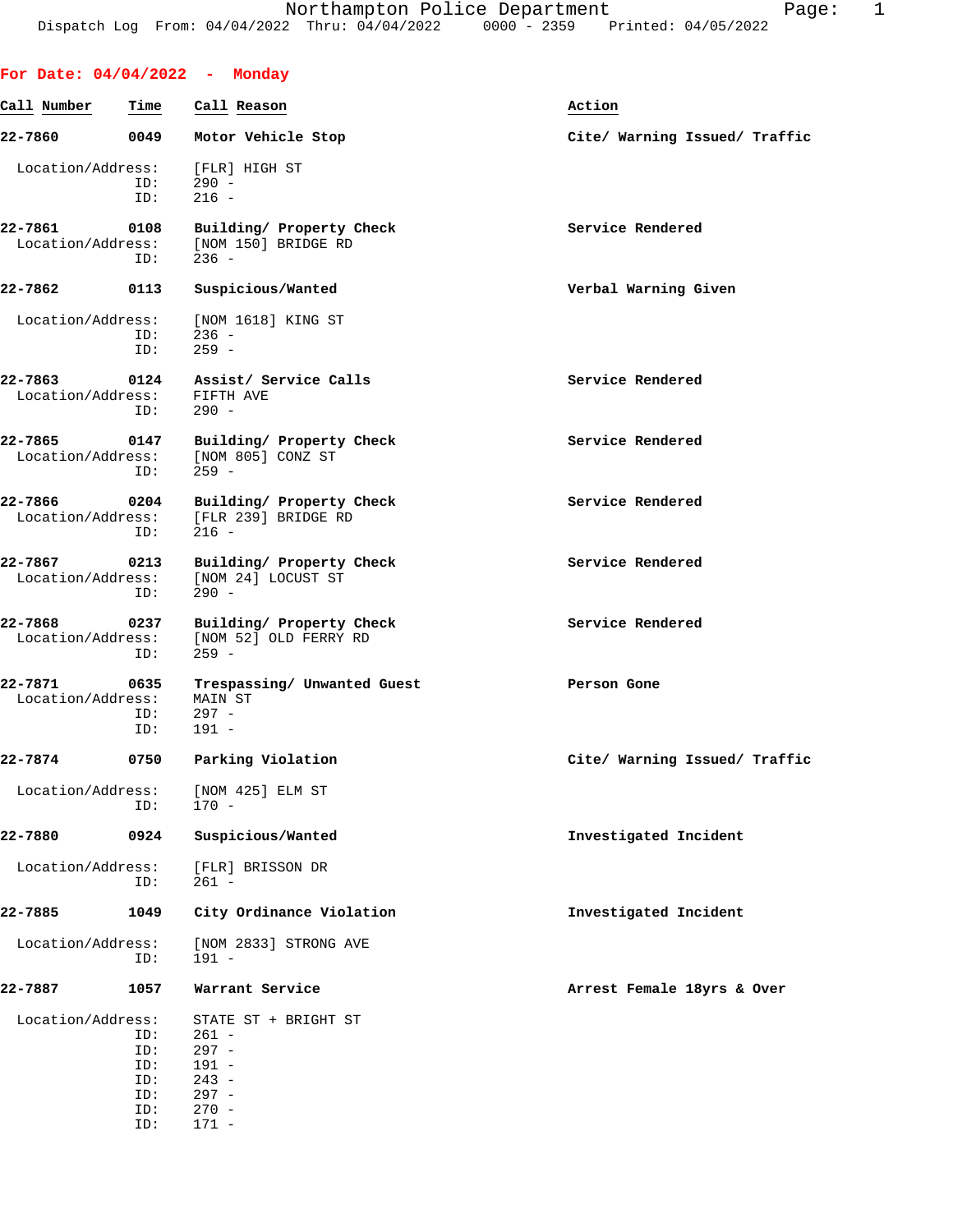|                              |                                        | Northampton Police Department<br>Dispatch Log From: 04/04/2022 Thru: 04/04/2022 0000 - 2359 Printed: 04/05/2022 | 2<br>Page:                    |
|------------------------------|----------------------------------------|-----------------------------------------------------------------------------------------------------------------|-------------------------------|
|                              | Refer To Arrest:<br>Refer To Incident: | $22 - 127 - AR$<br>$22 - 621 - OF$                                                                              |                               |
| 22-7889                      | 1113                                   | Traffic Accident                                                                                                | Investigated Incident         |
| Location/Address:            | ID:                                    | [FLR 88] MAIN ST<br>197 -                                                                                       |                               |
| 22-7890                      | 1117                                   | Parking Violation                                                                                               | Cite/ Warning Issued/ Traffic |
| Location/Address:            |                                        | [NOM 953] GOTHIC ST                                                                                             |                               |
| 22-7894<br>Location/Address: | 1158<br>ID:                            | Auto Crime, Theft of Auto<br>[NOM 30] N KING ST<br>170 -                                                        | Report Done                   |
| Refer To Incident:           |                                        | $22 - 619 - OF$                                                                                                 |                               |
| 22-7896<br>Location/Address: | 1214<br>ID:                            | Animal<br>[WHM] MAIN<br>414 -                                                                                   | Service Rendered              |
| 22-7897<br>Location/Address: | 1234<br>ID:                            | ASSIST OTHER AGENCY<br>[FLR 473] OLD WILSON RD<br>$197 -$                                                       | Service Rendered              |
| 22-7899                      | 1254                                   | Suspicious/Wanted                                                                                               | Investigated Incident         |
| Location/Address:            | ID:                                    | [NOM 24] LOCUST ST<br>$197 -$                                                                                   |                               |
| 22-7900                      | 1259                                   | DISABLED MV                                                                                                     | Area Search Negative          |
| Location/Address:            | ID:                                    | DAMON RD + BRIDGE ST<br>$191 -$                                                                                 |                               |
| 22-7901<br>Location/Address: | 1312<br>ID:                            | Damage/ Vandalism<br>[NOM 246] KING ST<br>191 -                                                                 | Report Done                   |
| Refer To Incident:           |                                        | $22 - 620 - OF$                                                                                                 |                               |
| 22-7902                      | 1330                                   | Harassment / Stalking                                                                                           | Investigated Incident         |
| Location/Address:            | ID:                                    | [FLR] BLISS ST<br>$261 -$                                                                                       |                               |
| 22-7905                      | 1422                                   | Traffic Accident                                                                                                | Investigated Incident         |
| Location/Address:            | ID:                                    | [NOM 98] PLEASANT ST<br>$297 -$                                                                                 |                               |
| 22-7906<br>Location/Address: | 1441<br>ID:                            | Harassment / Stalking<br>[NOM 27] WEST ST<br>$210 -$                                                            | Report Done                   |
|                              | Refer To Incident:                     | $22 - 623 - OF$                                                                                                 |                               |
| 22-7908<br>Location/Address: | 1513<br>ID:<br>ID:                     | Alarm/ Burglar/ Holdup Panic<br>[FLR 1608] N MAIN ST<br>199 -<br>$248 -$                                        | False Alarm                   |
| 22-7910                      | 1529                                   | City Ordinance Violation                                                                                        | Investigated Incident         |
| Location/Address:            | ID:<br>ID:                             | [NOM 933] MAIN ST<br>$79 -$<br>$242 -$                                                                          |                               |
| 22-7914                      | 1547                                   | Traffic, Complaint/Hazard                                                                                       | Area Search Negative          |
| Location/Address:            | ID:                                    | [FLR] BLISS ST<br>$248 -$                                                                                       |                               |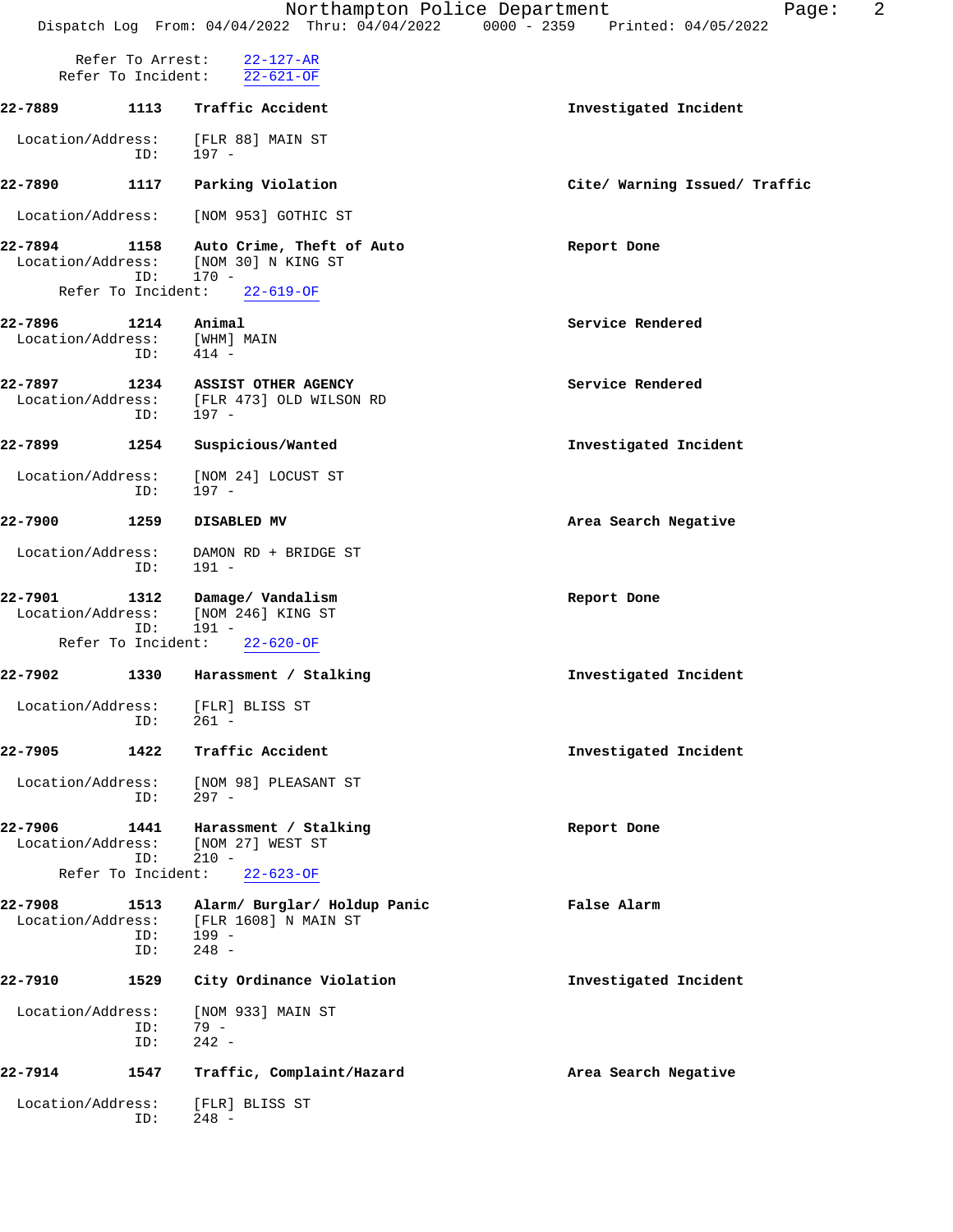|                              |                    | Northampton Police Department<br>Dispatch Log From: 04/04/2022 Thru: 04/04/2022 0000 - 2359 Printed: 04/05/2022 | 3<br>Page:                    |
|------------------------------|--------------------|-----------------------------------------------------------------------------------------------------------------|-------------------------------|
| 22-7915                      | 1548               | Motor Vehicle Stop                                                                                              | Verbal Warning Given          |
| Location/Address:            | ID:                | [NOM 76] ELM ST<br>$287 -$                                                                                      |                               |
| 22-7917                      | 1606               | Assault*                                                                                                        | Report Done                   |
| Location/Address:            | ID:                | [NOM 188] CENTER ST<br>$142 -$                                                                                  |                               |
| 22-7918                      | 1609               | Motor Vehicle Stop                                                                                              | Verbal Warning Given          |
| Location/Address:            | ID:                | PLEASANT ST + HOCKANUM RD<br>$287 -$                                                                            |                               |
| 22-7919<br>Location/Address: | 1626               | Private/Trespass/ Parking Tow<br>[NOM 2398] KING ST                                                             | Vehicle Towed                 |
| 22-7921<br>Location/Address: | 1640<br>ID:        | Property, Lost/Found<br>MASONIC ST<br>120 -                                                                     | Report Done                   |
|                              | Refer To Incident: | $22 - 625 - OF$                                                                                                 |                               |
| 22-7923<br>Location/Address: | 1656<br>ID:<br>ID: | Disturbance<br>[FLR] OVERLOOK DR<br>$210 -$<br>$248 -$                                                          | Service Rendered              |
| 22-7924<br>Location/Address: | 1658<br>ID:        | Property, Lost/Found<br>[NOM 978] PEARL ST<br>$242 -$                                                           | Service Rendered              |
| 22-7926<br>Location/Address: | 1753<br>ID:        | Animal<br>HOCKANUM RD + PLEASANT ST<br>$242 -$                                                                  | Service Rendered              |
| 22-7927                      | 1818               | Motor Vehicle Stop                                                                                              | Cite/ Warning Issued/ Traffic |
| Location/Address:            | ID:                | PROSPECT ST + HAYES AVE<br>$287 -$                                                                              |                               |
| 22-7928<br>Location/Address: | 1854<br>ID:        | Property, Lost/Found<br>MAIN ST<br>$120 -$                                                                      | Report Done                   |
|                              | Refer To Incident: | $22 - 626 - OF$                                                                                                 |                               |
| 22-7929                      | 1900               | Trespassing/ Unwanted Guest                                                                                     | Investigated Incident         |
| Location/Address:            | ID:                | [NOM 940] WEST ST<br>$210 -$                                                                                    |                               |
|                              | ID:<br>ID:         | $199 -$<br>$242 -$                                                                                              |                               |
|                              | Refer To Incident: | $22 - 628 - OF$                                                                                                 |                               |
| 22-7930<br>Location/Address: | 1924               | Medical Emergency<br>HOCKANUM RD                                                                                | Taken to Hospital             |
|                              | EMS Unit:          | A01-Fire Ambulance                                                                                              |                               |
|                              | ID:<br>EMS Unit:   | $242 -$<br>A04-Fire Ambulance                                                                                   |                               |
| 22-7931                      | 1929               | Property, Lost/Found                                                                                            | Report Done                   |
| Location/Address:            | ID:                | [NOM 188] CENTER ST<br>$120 -$                                                                                  |                               |
|                              | Refer To Incident: | $22 - 627 - OF$                                                                                                 |                               |
| 22-7933                      | 2020               | Assault*                                                                                                        | Investigated Incident         |
| Location/Address:            | ID:                | [NOM 933] MAIN ST<br>79 -                                                                                       |                               |
|                              | ID:                | 199 -                                                                                                           |                               |
|                              | ID:                | $242 -$                                                                                                         |                               |